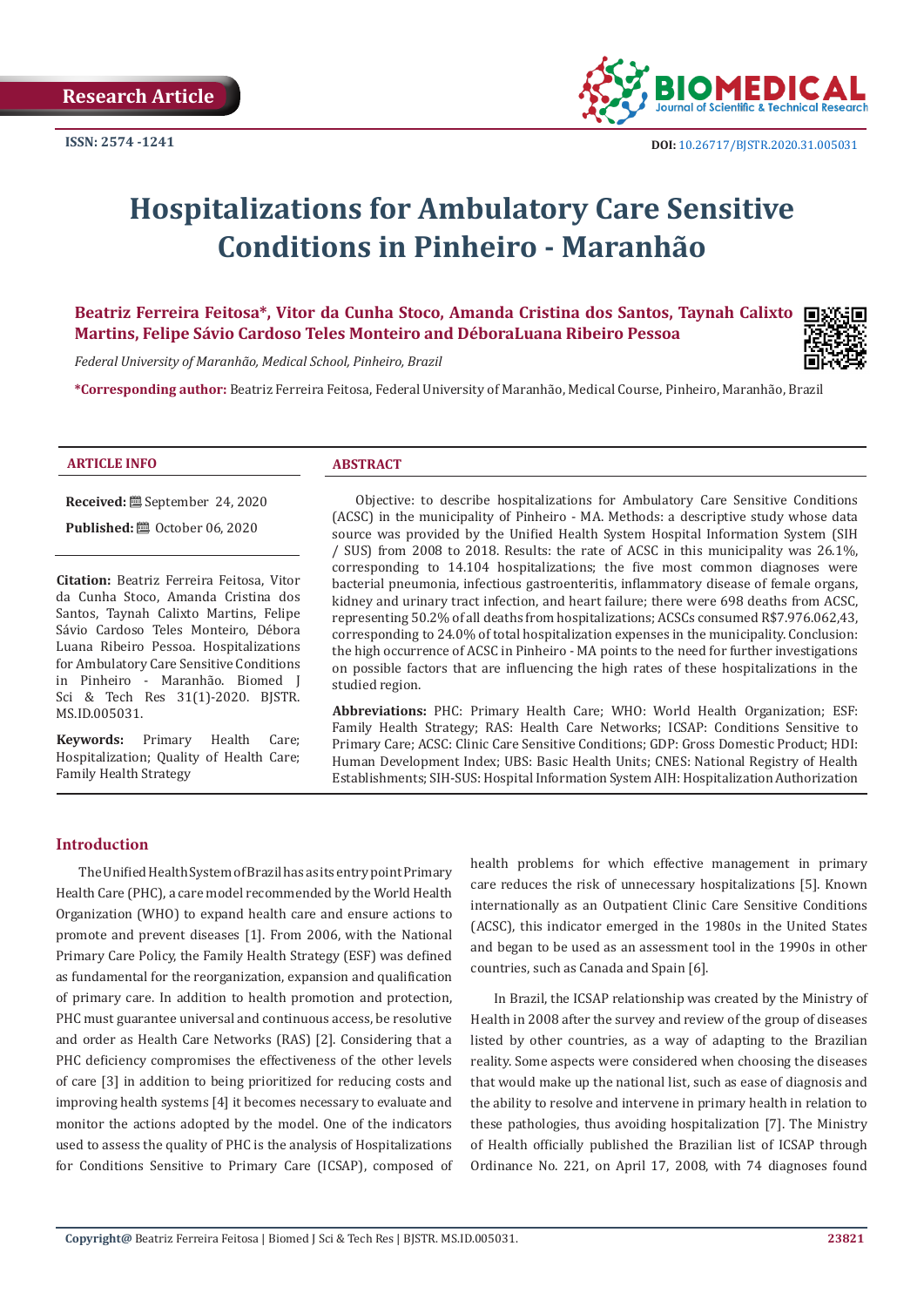in 19 groups of causes of hospitalizations, classified according to the Tenth International Statistical Classification of Diseases and Health-Related Problems (ICD-10): preventable diseases by immunization and conditions, infectious gastroenteritis and complications, anemia, nutritional deficiencies, abnormalities in the nose and throat, bacterial pneumonia, asthma, lung disease, hypertension, angina, heart failure, cerebrovascular diseases, diabetes mellitus, epilepsies, kidney and urinary tract infections, skin and subcutaneous tissue disorders, inflammatory diseases of the female pelvic organs, gastrointestinal ulcer and diseases related to prenatal and childbirth [8]. The principle of the ICSAP indicator is that effective and resolutive primary care reflects the decrease in hospitalizations for specific causes [9]. High rates of ICSAP are able to identify more vulnerable groups or populations and show deficiencies in the health system, such as low coverage, ineffective resolution. and failure in prevention and early diagnosis [10,11].

Data generated by this indicator can be used in the construction of objective analyzes on the health situation of municipalities and regions, causing interventions based on evidence and directed to the needs of the population [12]. In addition to FHS coverage, socioeconomic conditions influence HACSC rates [13]. The North and Northeast regions have both the highest HACSC rates in the country and the highest rates of illiteracy and infant mortality, the lowest gross domestic product (GDP) per capita and lower coverage of sanitary sewage [14]. Inserted in this reality, the municipality of Pinheiro - MA is the 12th largest city in the state in terms of population and the 1st in the Baixada Maranhense and has a human development index (HDI) of 0.637 [15]. Considering that ICSAP is a preventable occurrence, it is possible to assume that the indicator reflects the quality of care in primary care, as it is a way of indirect assessment of access, coverage and performance in a region [16]. When carrying out a evaluation of the profile of Hospitalizations for Conditions Sensitive to Primary Care (ICSAP) in the city of Pinheiro - MA it is possible to detect the effectiveness of the coverage of primary care in the municipality and direct interventions to improve and qualify public health. There are studies in the Brazilian scientific literature regarding HACSC in municipalities in Maranhão, [17,18] and there are no studies published on this indicator in the municipality of Pinheiro up to that time. Thus, this study seeks to contribute to the recognition of problems in the local public health network and to the increase in the organization and coordination of municipal health care. The aim of this study, therefore, was to describe the profile of HACSC in Pinheiro, Maranhão, from 2008 to 2018, as a proposal to provide information and determine the impact of these hospitalizations on PHC care quality in the region.

#### **Methods**

This is a descriptive study on hospitalizations for conditions sensitive to primary care of patients living in the municipality of Pinheiro, Maranhão, from 2008 to 2018. The municipality has a population of 78,162 inhabitants and a human development index (HDI) of 0.637, occupying the position 3.357th in the ranking among Brazilian municipalities according to the 2010 demographic census.15 It is the hub of the Macroregion of Saúde de Pinheiro, which comprises 28 municipalities and corresponds to a population of 627,099 inhabitants. It has 18 Basic Health Units (UBS) and 3 hospital units registered in the National Registry of Health Establishments (CNES), totaling 256 available beds [19]. Coverage by the FHS increased from 69.82% to 79.58% between 2008 and 2018 [20]. Data regarding hospital admissions were collected in the Hospital Information System (SIH-SUS) of the SUS Information and Informatics Department (Datasus), using the Hospitalization Authorization (AIH). The main diagnosis of AIH was defined as the cause of hospitalization according to the ICD-10. ICSAP were classified based on the list defined by Ordinance No. 221, of the Ministry of Health, of April 17, 20088 and the other diagnoses as non-ICSAP hospitalizations. Data were collected on the variables sex, age, race / color, number of deaths and amounts spent on hospitalizations.

The data were tabulated using the Microsoft Excel 2019® program. The ICSAP were analyzed by diagnostic groups and according to the collected variables, with frequencies and percentages estimated for the period 2008-2018. The proportions of HACSC were calculated by the total number of general admissions and the number of deaths caused by HACSC by the number of deaths from general admissions. It was also calculated the amounts spent in reais (R \$) with ICSAP, the proportion of expenditures with ICSAP for the total expenses with general hospitalizations and the ICSAP coefficients per 1,000 inhabitants for the years of the study. This study used secondary data in the public and non-nominal domain, and the presentation of the project to the Research Ethics Committee was waived. However, all ethical aspects regarding research with human beings were respected, according to the Resolution of the National Health Council No. 466, of December 12, 2012.

# **Results**

In the period from 2008 to 2018, 54,017 hospital admissions of patients residing in Pinheiro - MA were registered. Of these, 14,104 hospitalizations were due to ICSAP, corresponding to 26.1% of the total hospitalizations and a coefficient of 180.4 hospitalizations / thousand inhabitants. There was an 89% increase in cases of HACSC from 2008 (995 cases) to 2018 (1881 cases), with fluctuations in the percentage rates referring to HACSC during the period studied. The number of non-ICSAP admissions exceeded the number of ICSAP in all years. Between 2008 and 2018 there was an increase in the coefficient per thousand inhabitants from 12.7 to 24.1 hospitalizations / thousand inhabitants (Table 1). Among the groups of causes, the five most frequent were bacterial pneumonia (20.9%), infectious gastroenteritis (14.1%), inflammatory disease of the female pelvic organs (12.2%), kidney infection and urinary tract (7 , 6%) and heart failure (6.4%), which together accounted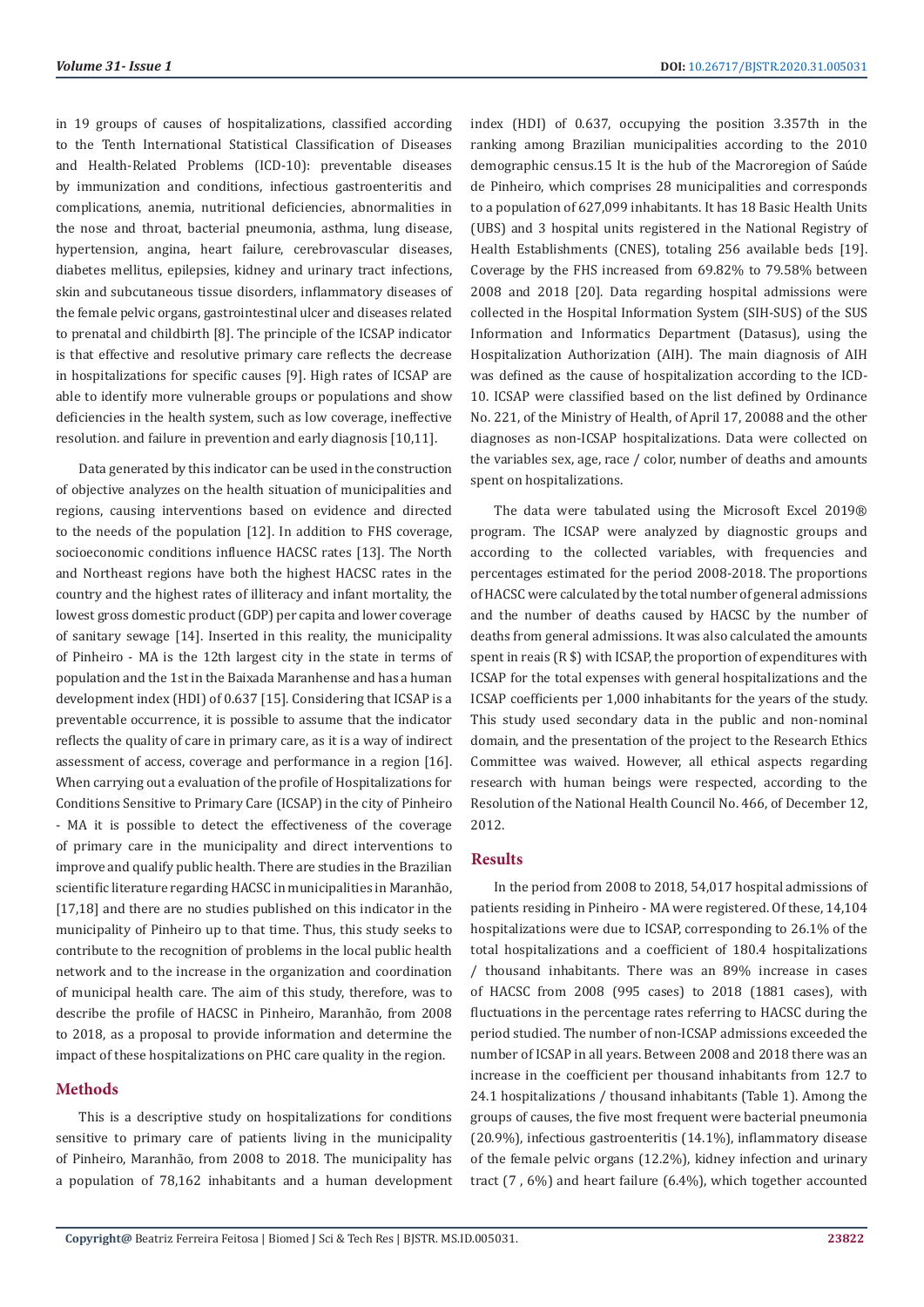for 61.2% of ICASP. The five least frequent groups were anemia (0.2%), diseases preventable by immunization and sensitive conditions (0.5%), nutritional deficiencies (0.6%), angina (1.1%) and epilepsy (1, 2%) (Tables 2a & 2b). Regarding the distribution of HACSC by age group, adults (20 to 59 years old) represented 37.8%

of HACSC, followed by the elderly ( $\geq 60$  years old) (28.4%), children (<1 to 9 years old) ( 27.2%) and adolescents (10 to 19 years old) (6.6%). The age group of 20-29 years was the only one that showed a reduction (-7.8%) of HACSC between 2008 and 2018 (Tables 2a & 2b).

**Table 1:** Distribution (absolute and percentage values) and coefficient per thousand inhabitants of hospitalizations sensitive to primary care (ICSAP) according to the year of hospitalization of patients residing in the municipality of Pinheiro, Maranhão, 2008 to 2018.

| Hospitalizations |        | Not-ICSAPa    | <b>ICSAP</b> | Coefficient of ICSAP/ |          |
|------------------|--------|---------------|--------------|-----------------------|----------|
|                  | N      | $\frac{0}{0}$ | N            | $\frac{0}{0}$         | mil hab. |
| 2008             | 3.100  | 75,7          | 995          | 24,3                  | 12,7     |
| 2009             | 3.329  | 73,6          | 1.197        | 26,4                  | 15,3     |
| 2010             | 3.361  | 70,7          | 1.395        | 29,3                  | 17,8     |
| 2011             | 3.206  | 72,8          | 1.195        | 27,2                  | 15,3     |
| 2012             | 2.700  | 74,5          | 926          | 25,5                  | 11,8     |
| 2013             | 3.377  | 72,0          | 1.315        | 28,0                  | 16,8     |
| 2014             | 3.530  | 75,1          | 1.173        | 24,9                  | 15,0     |
| 2015             | 3.746  | 78,9          | 1.000        | 21,1                  | 12,8     |
| 2016             | 3.945  | 75,1          | 1.311        | 24,9                  | 16,8     |
| 2017             | 4.940  | 74,2          | 1.716        | 25,8                  | 22,0     |
| 2018             | 4.679  | 71,3          | 1.881        | 28,7                  | 24,1     |
| Total            | 39.913 | 73,9          | 14.104       | 26,1                  | 180,4    |

Note: a) Non-ICSAP: total in hospitalizations, except hospitalizations for causes sensitive to primary care Source: SUS Hospital Information System (SIH / SUS / Datasus / MS).

**Table 2a:** Distribution (percentage values) of hospitalizations for conditions sensitive to primary care (ACSC) according to groups of causes of hospitalizations and age group of patients living in the city of Pinheiro, Maranhão, 2008 to 2018.

| <b>ICSAP</b>                                                    | Age group (in years) |         |       |           |         |           |       |           |       |       |       |         |              |
|-----------------------------------------------------------------|----------------------|---------|-------|-----------|---------|-----------|-------|-----------|-------|-------|-------|---------|--------------|
|                                                                 | < 1                  | $1 - 4$ | $5-9$ | $10 - 14$ | $15-19$ | $20 - 29$ | 30-39 | $40 - 49$ | 50-59 | 60-69 | 70-79 | $80e +$ | <b>Total</b> |
| Immunizationpreventable<br>diseases and sensitive<br>conditions | 0,2                  | 0.4     | 2,0   | 1,4       | 0.9     | 0,3       | 1,0   | 0,9       | 0.4   | 0,2   | 0,0   | 0.0     | 0,5          |
| Infectious gastroenteritis<br>and complications                 | 21,6                 | 32,1    | 27,0  | 16,1      | 8,6     | 5,2       | 7,6   | 12,7      | 10,2  | 9,6   | 9,9   | 10,1    | 14,1         |
| Anemia                                                          | 0.0                  | 0.1     | 0.6   | 0,0       | 0.7     | 0.1       | 0,2   | 0,1       | 0,5   | 0,2   | 0,3   | 0.0     | 0,2          |
| Nutritional deficiencies                                        | 2,5                  | 0,4     | 1,2   | 0,6       | 0,3     | 0,3       | 0,3   | 0,4       | 0.5   | 0,3   | 0,4   | 0,9     | 0,6          |
| Ear, nose and throat<br>infections                              | 1,3                  | 3,0     | 3,1   | 2,0       | 0,9     | 2,5       | 1,8   | 0,4       | 0.1   | 0,2   | 0,1   | 0,2     | 1,4          |
| Bacterial pneumonia                                             | 38,4                 | 41,8    | 31,0  | 30.7      | 13,4    | 5.8       | 11,4  | 16,4      | 13,3  | 14,9  | 17,3  | 22,5    | 20,9         |
| Asthma                                                          | 2,1                  | 5,0     | 9,2   | 4,8       | 0,5     | 0,3       | 0,8   | 0,9       | 0.9   | 0,7   | 1,4   | 0.7     | 1,9          |
| Lung diseases                                                   | 17,7                 | 5,4     | 3,5   | 2,5       | 0,5     | 0,2       | 1,0   | 0,9       | 2,3   | 2,3   | 4,9   | 5,5     | 4,1          |
| Hypertension                                                    | 0.0                  | 0,0     | 0.3   | 0.3       | 0,5     | 0,4       | 1,0   | 3.5       | 6.1   | 5,3   | 6,3   | 4.1     | 2,3          |
| Angina                                                          | 0,1                  | 0,0     | 0.0   | 0,0       | 0,3     | 0,2       | 0.4   | 2,1       | 2.9   | 3,3   | 2,4   | 0,9     | 1,1          |
| Cardiac insufficiency                                           | 2,1                  | 1,0     | 0,9   | 2,8       | 2,8     | 2,2       | 4,2   | 5,8       | 9,2   | 11,8  | 14,3  | 17,4    | 6,4          |
| Cerebrovascular diseases                                        | 0.1                  | 0,0     | 0,2   | 0.0       | 0.7     | 0,9       | 1,2   | 7,5       | 12,5  | 15,1  | 15,2  | 15,1    | 5,9          |
| Diabetes mellitus                                               | 0.1                  | 0,1     | 0,2   | 2,3       | 1,2     | 0,6       | 1,7   | 3,7       | 10,7  | 14,6  | 10,3  | 9,1     | 4,6          |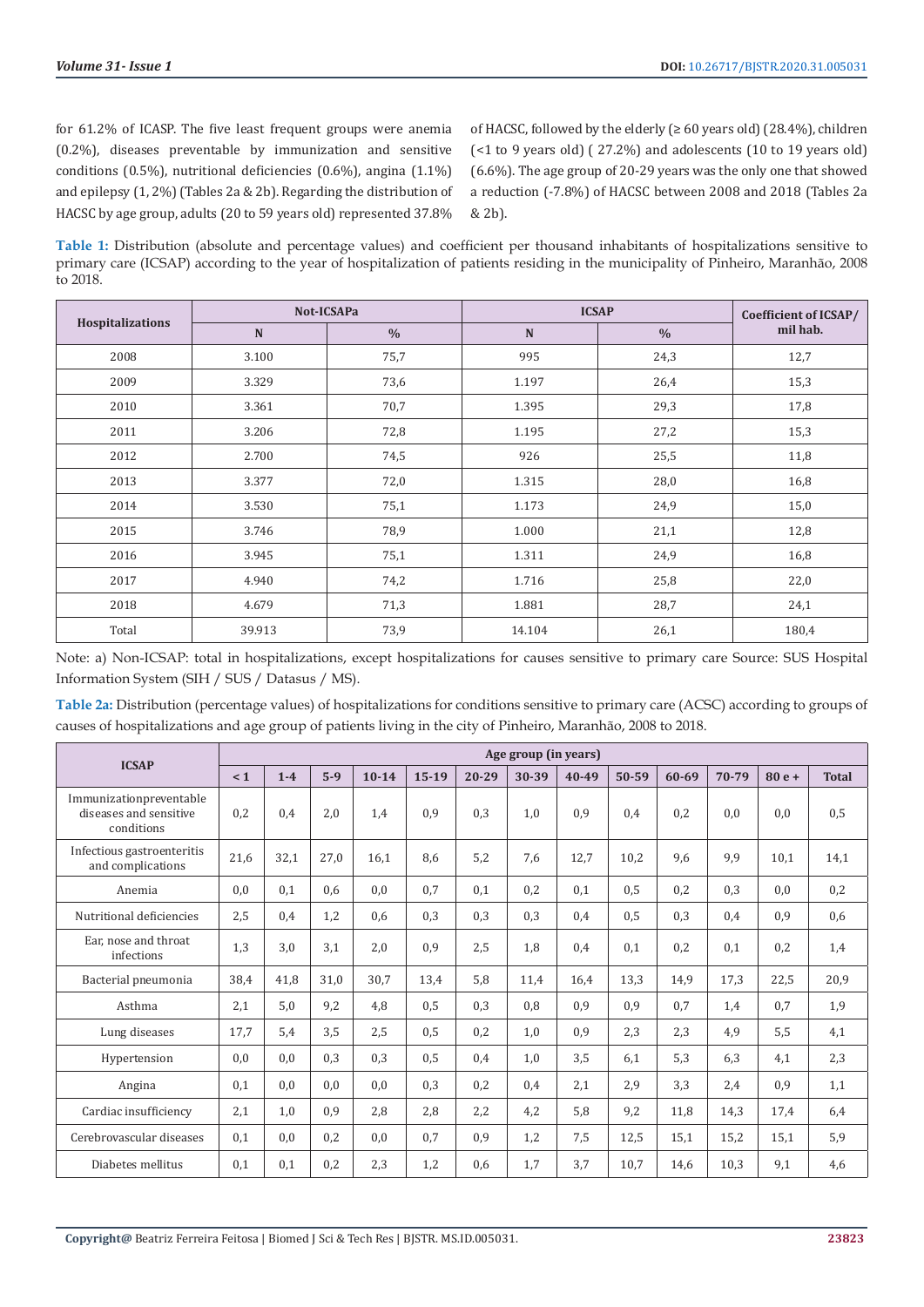| <b>ICSAP</b>                                        | Age group (in years) |       |       |           |         |       |       |       |       |           |       |         |              |
|-----------------------------------------------------|----------------------|-------|-------|-----------|---------|-------|-------|-------|-------|-----------|-------|---------|--------------|
|                                                     | $\leq 1$             | $1-4$ | $5-9$ | $10 - 14$ | $15-19$ | 20-29 | 30-39 | 40-49 | 50-59 | $60 - 69$ | 70-79 | $80e +$ | <b>Total</b> |
| Epilepsies                                          | 1,7                  | 1,4   | 2,6   | 3.9       | 2,3     | 1,0   | 1,2   | 1,6   | 0,6   | 0,5       | 0,1   | 0,5     | 1,2          |
| Kidney and urinary tract<br>infection               | 2,3                  | 3.5   | 7,4   | 14,1      | 14,3    | 6,9   | 11,3  | 13,9  | 10,0  | 7,6       | 7,3   | 6,4     | 7,6          |
| Infection of skin and<br>subcutaneous tissue        | 3,7                  | 5.0   | 9,2   | 13,8      | 12,6    | 5,6   | 7,6   | 9,6   | 8,5   | 6.9       | 3.5   | 2,5     | 6,3          |
| Inflammatory disease of<br>female pelvic organs     | 0,3                  | 0,0   | 0.0   | 1,1       | 12,7    | 50,0  | 32,6  | 9,0   | 2,1   | 0.8       | 0.4   | 0,2     | 12,2         |
| Gastrointestinal ulcer                              | 1,9                  | 0,7   | 1,5   | 2,3       | 3,0     | 2,8   | 5,7   | 9,5   | 9,1   | 5.7       | 5,8   | 3,8     | 4,1          |
| Diseases related to prenatal<br>care and childbirth | 3,9                  | 0,0   | 0.0   | 1,4       | 23,7    | 14,9  | 9,2   | 1,2   | 0.1   | 0.0       | 0,0   | 0,0     | 4,6          |
| Total                                               | 100,0                | 100,0 | 100,0 | 100.0     | 100.0   | 100,0 | 100,0 | 100.0 | 100,0 | 100,0     | 100,0 | 100,0   | 100,0        |

**Table 2b:** Distribution (percentage values) of hospitalizations for conditions sensitive to primary care (ACSC) according to groups of causes of hospitalizations and age group of patients living in the municipality of Pinheiro, Maranhão, 2008 to 2018.

The group of bacterial pneumonias had the highest percentage of HACSC in the age groups <1 year (38.4%), 1-4 years (41.8%), 5-9 (31.0%) and 10-14 years (30.7%); infectious gastroenteritis was the second largest diagnosis in these age groups. Considering adolescents aged 15-19, diseases related to childbirth and prenatal care accounted for 23.7% of HACSC. In adults aged 20-29 years and 30-39 years, inflammatory disease of female pelvic organs represented 50.0% and 32.6% of HACSC, respectively (Table 2a & 2b). The kidney and urinary tract infection group had high percentages of HACSC in the 10-19 and 30-59 age groups. Heart failure, cerebrovascular diseases and diabetes, on the other hand, had the highest percentage rates in patients over 50 years of age, with cerebrovascular diseases being the main cause of HACSC between 60-69 years (15.1%) (Tables 2a & 2b). Regarding gender, ACSCs were more common in females (57.4%), with inflammatory disease of female pelvic organs (21.2%), bacterial pneumonias (18.5%) and infectious gastroenteritis (13.3 %) the most common causes of hospitalization in this group. In males, pneumonia, gastroenteritis and infection of skin and subcutaneous tissue represented 48.8% of HACSC (Table 3).

**Table 3:** Distribution (percentage values) of admissions for conditions sensitive to primary care (ICSAP) according to groups of causes of hospitalizations and sex of patients living in the municipality of Pinheiro, Maranhão, 2008 to 2018.

|                                                            | Gender (in years) |        |              |  |  |
|------------------------------------------------------------|-------------------|--------|--------------|--|--|
| <b>ICSAP</b>                                               | Male              | Female | <b>Total</b> |  |  |
| Immunization preventable diseases and sensitive conditions | 0,6               | 0,4    | 0,5          |  |  |
| Infectious gastroenteritis and complications               | 15,2              | 13,3   | 14,1         |  |  |
| Anemia                                                     | 0,3               | 0,1    | 0,2          |  |  |
| Nutritional deficiencies                                   | 0,8               | 0,5    | 0,6          |  |  |
| Ear, nose and throat infections                            | 1,0               | 1,7    | 1,4          |  |  |
| Bacterial pneumonia                                        | 24,1              | 18,5   | 20,9         |  |  |
| Asthma                                                     | 1,9               | 1,9    | 1,9          |  |  |
| Lung diseases                                              | 5,4               | 3,1    | 4,1          |  |  |
| Hypertension                                               | 2,5               | 2,2    | 2,3          |  |  |
| Angina                                                     | 1,6               | 0,6    | 1,1          |  |  |
| Cardiac insufficiency                                      | 9,0               | 4,4    | 6,4          |  |  |
| Cerebrovascular diseases                                   | 7,1               | 5,0    | 5,9          |  |  |
| Diabetes mellitus                                          | 5,4               | 4,0    | 4,6          |  |  |
| Epilepsies                                                 | 1,5               | 0,9    | 1,2          |  |  |
| Kidney and urinary tract infection                         | 7,3               | 7,8    | 7,6          |  |  |
| Infection of skin and subcutaneous tissue                  | 9,5               | 3,9    | 6,3          |  |  |
| Inflammatory disease of female pelvic organs               | 0,0               | 21,2   | 12,2         |  |  |
| Gastrointestinal ulcer                                     | 6,1               | 2,6    | 4,1          |  |  |
| Diseases related to prenatal care and childbirth           | 0,5               | 7,6    | 4,6          |  |  |
| Total                                                      | 100,0             | 100,0  | 100,0        |  |  |

**Copyright@** Beatriz Ferreira Feitosa | Biomed J Sci & Tech Res | BJSTR. MS.ID.005031.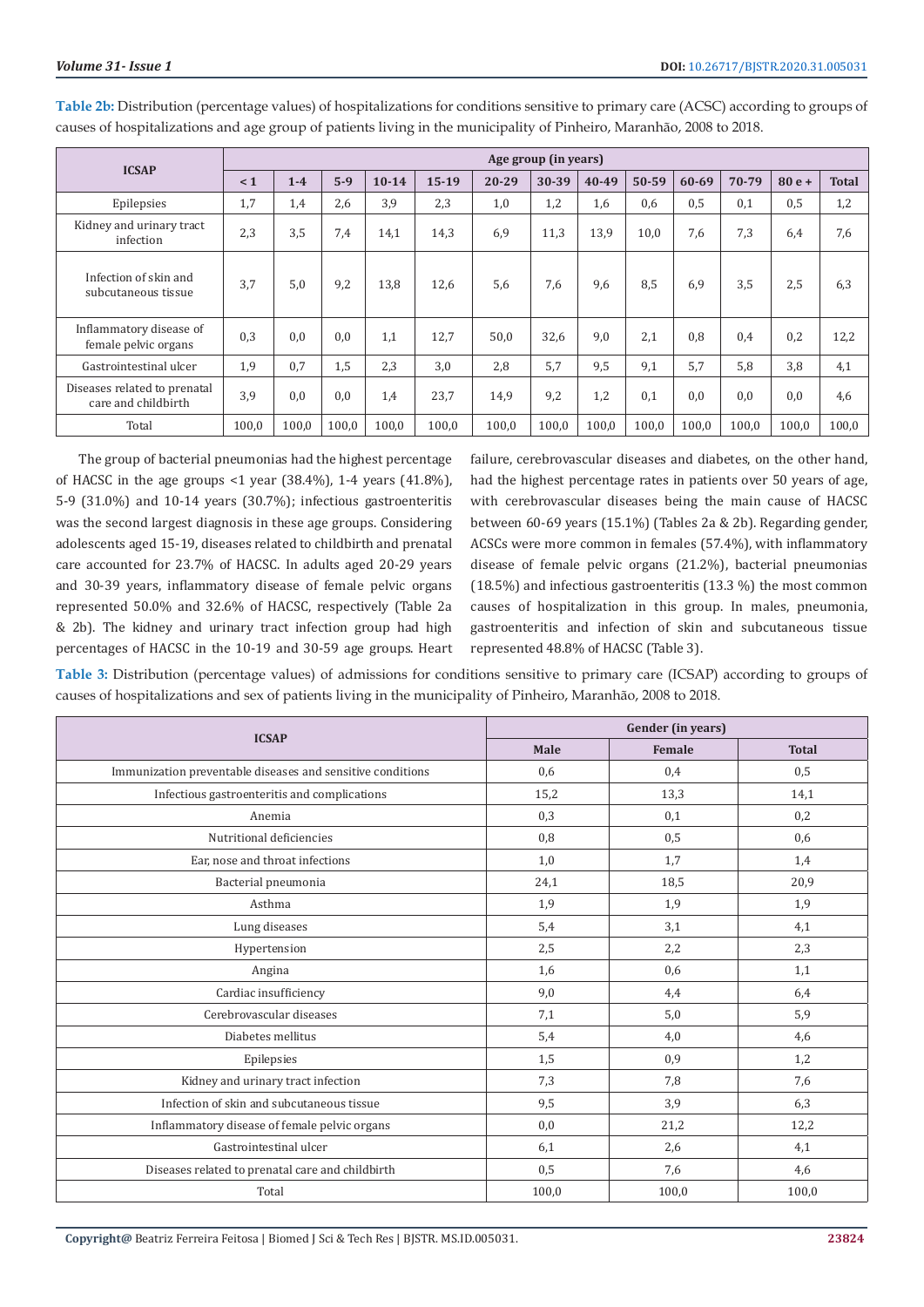The most registered race / color was brown (74.5%), followed by yellow (2.8%), white (1.3%) and black (0.9%). It is important to note that 20.5% of the AIH did not have the race / color informed by the patients and that there was no record of patients declared indigenous. 1,391 deaths were recorded in hospital admissions during the study period; of these, 698 deaths were due to ICSAP, representing 50.2% of the total. The number of deaths from HACSC was higher than the number of deaths from non-HACSC in the years 2008, 2010, 2011, 2013, 2017 and 2018 (Table 4). The five major causes of deaths from ACSC were cerebrovascular diseases (24.5%), heart failure (23.2%), bacterial pneumonia (17.9%), diabetes (8.2%) and gastrointestinal ulcer (6.9 %), respectively (Table 5). Total spending on hospitalizations for patients residing in Pinheiro - MA was R \$ 33,201,940.51; ICSAP expenses totaled R \$ 7,976,062.43, corresponding to 24.0% of the total. During the study period, the most expensive diagnoses were pneumonia (24.2%), heart failure (13.0%), inflammatory disease of the female pelvic organs (9.6%), infectious gastroenteritis (7.9%) and angina (7.4%); together they represent 62% of the amount spent on ICSAP (Table 5).

**Table 4:** Number of deaths due to primary care-sensitive hospitalizations (ACSC) according to the year of hospitalization of patients living in the municipality of Pinheiro, Maranhão, 2008 to 2018.

|             | Not-ICSAP <sup>a</sup> |               | <b>ICSAP</b> |               |  |
|-------------|------------------------|---------------|--------------|---------------|--|
| $No$ Deaths | N                      | $\frac{0}{0}$ | N            | $\frac{0}{0}$ |  |
| 2008        | 23                     | 40,4          | 34           | 59,6          |  |
| 2009        | 46                     | 51,1          | 44           | 48,9          |  |
| 2010        | 45                     | 45,9          | 53           | 54,1          |  |
| 2011        | 40                     | 40,0          | 60           | 60,0          |  |
| 2012        | 58                     | 58,0          | 42           | 42,0          |  |
| 2013        | 55                     | 45,1          | 67           | 54,9          |  |
| 2014        | 57                     | 54,8          | 47           | 45,2          |  |
| 2015        | 69                     | 58,0          | 50           | 42,0          |  |
| 2016        | 90                     | 50,3          | 89           | 49,7          |  |
| 2017        | 100                    | 50,0          | 100          | 50,0          |  |
| 2018        | 110                    | 49,5          | 112          | 50,5          |  |
| Total       | 693                    | 49,8          | 698          | 50,2          |  |

**Table 5:** Distribution of hospitalizations for conditions sensitive to primary care (ACSC) according to groups of causes of hospitalizations, number of deaths and amounts spent in reais (R \$) with patients living in the city of Pinheiro, Maranhão, 2008 to 2018.

|                                                            |                | <b>Deaths</b> | Amounts spent (R \$) |               |  |
|------------------------------------------------------------|----------------|---------------|----------------------|---------------|--|
| <b>ICSAP</b>                                               | N              | $\frac{0}{0}$ | N                    | $\frac{0}{0}$ |  |
| Immunization preventable diseases and sensitive conditions | 3              | 0,4           | 33.570,45            | 0,4           |  |
| Infectious gastroenteritis and complications               | 32             | 4,6           | 632.525,85           | 7,9           |  |
| Anemia                                                     | $\overline{2}$ | 0,3           | 8.505,01             | 0,1           |  |
| Nutritional deficiencies                                   | 14             | 2,0           | 122.907,05           | 1,5           |  |
| Ear, nose and throat infections                            | $\mathbf{1}$   | 0,1           | 60.660,21            | 0,8           |  |
| Bacterial pneumonia                                        | 125            | 17,9          | 1.929.608,93         | 24,2          |  |
| Asthma                                                     | $\overline{2}$ | 0,3           | 133.055,37           | 1,7           |  |
| Lung diseases                                              | 26             | 3,7           | 196.649,22           | 2,5           |  |
| Hypertension                                               | 11             | 1,6           | 112.356,33           | 1,4           |  |
| Angina                                                     | 8              | 1,1           | 592.747,07           | 7,4           |  |
| Cardiac insufficiency                                      | 162            | 23,2          | 1.040.472,68         | 13,0          |  |
| Cerebrovascular diseases                                   | 171            | 24,5          | 555.923,62           | 7,0           |  |
| Diabetes mellitus                                          | 57             | 8,2           | 344.909,52           | 4,3           |  |
| Epilepsies                                                 | $\overline{4}$ | 0,6           | 72.973,16            | 0,9           |  |
| Kidney and urinary tract infection                         | 18             | 2,6           | 304.370,56           | 3,8           |  |
| Infection of skin and subcutaneous tissue                  | 3              | 0,4           | 434.519,66           | 5,4           |  |
| Inflammatory disease of female pelvic organs               | $\mathbf{1}$   | 0,1           | 764.976,56           | 9,6           |  |
| Gastrointestinal ulcer                                     | 48             | 6,9           | 379.102,46           | 4,8           |  |
| Diseases related to prenatal care and childbirth           | 10             | 1,4           | 256.228,72           | 3,2           |  |
| Total                                                      | 698            | 100           | 7.976.062,43         | 100,0         |  |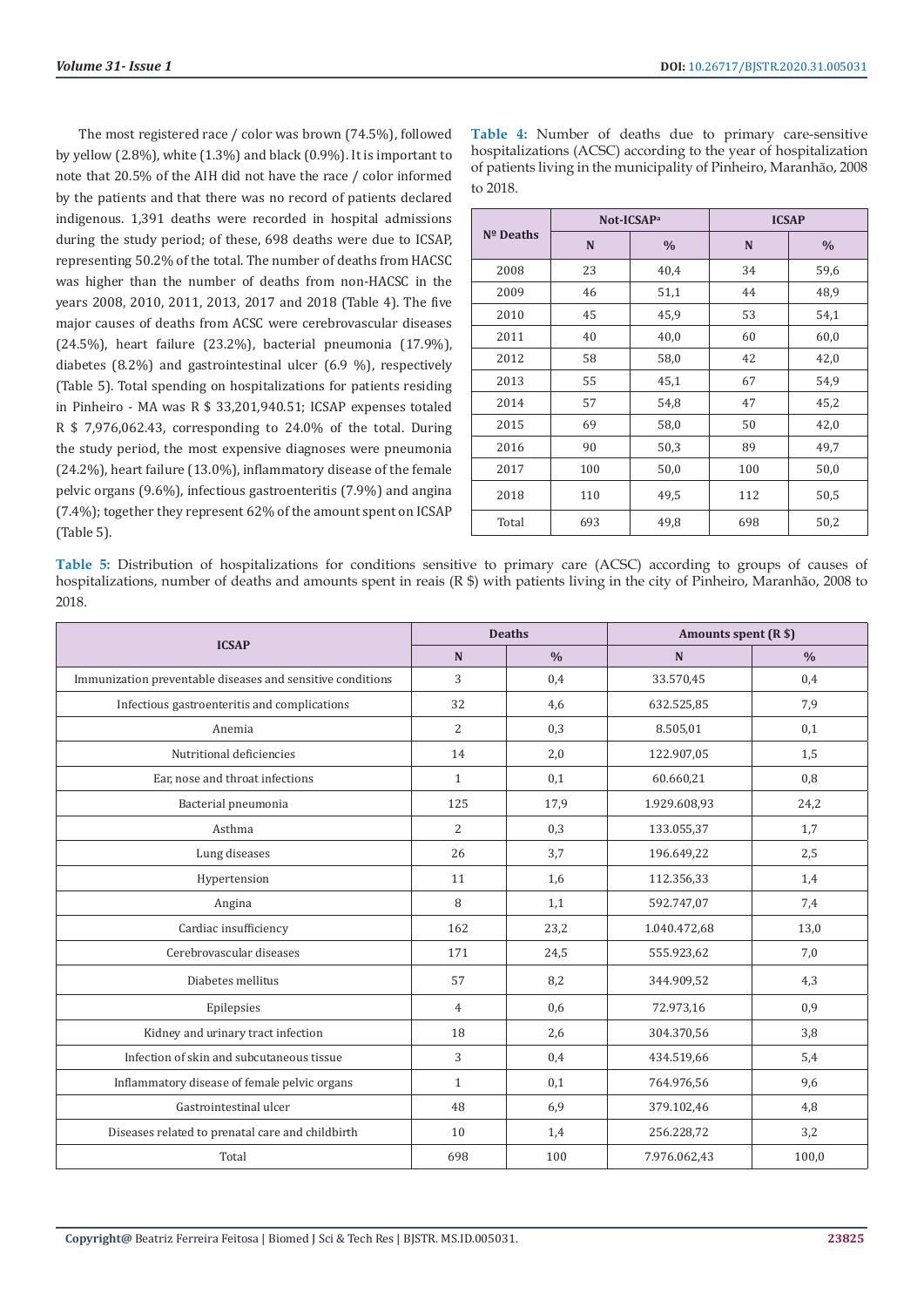# **Discussion**

Considering that the ICSAP are a reflection of the coverage and quality of care in PHC, it is expected that the resolving capacity of the FHS will impact the indexes of this indicator. The present study showed an overall increase in HACSC in the municipality of Pinheiro - MA between the years 2008 and 2018, although significant reductions were recorded between the years 2010 to 2015. The proportion of HACSC found (26.1%) was higher than the result obtained in other Brazilian cities, such as São José do Rio Preto-SP, 12 Rio de Janeiro-RJ1 and Ceilândia-DF, 7 which showed a proportion of 18.7%, 19.68% and 15.9% , respectively. However, the rate of ICSAP for Pinheiro is lower than that found in Brazil in 2006 (28.5%) 21 and in the city of Divinópolis, Minas Gerais, between July and October 2011 (36.6%) [16]. Despite the expansion of FHS coverage in the municipality between the years studied, there was an increase of 89% in ICSAP. Rodrigues-Bastos and collaborators, 22 Arruda and Costa6 and Sousa and collaborators [7] also found the same relationship between ICSAP and ESF coverage in their respective studies [21-24].

However, several Brazilian studies point to a trend towards stabilization or reduction in ACSC, mainly when associated with the growth of the population coverage of the FHS.1,3,5,11,23,24 In Florianópolis, Santa Catarina, between 2001 and 2011 there was a decrease in ICSAP about 3.0% per year, accompanied by the 10.0% increase in coverage by the FHS in the period.4 A similar situation was also found in São Luís, capital of Maranhão, where the FHS coverage increased from 18.24% in 2002 to 27.53% in 2012, whereas the frequency of ICSAP decreased in the same period.18 In the state of Espírito Santo, between the years 2000 and 2014 there was a 28.79% reduction in ICSAP, excluding deliveries, at the same time, FHS coverage grew 151% in the region [13]. In view of the existing FHS coverage in Pinheiro - MA, it can be seen that the population's access to PHC is not sufficient to meet the demand for health in the region, since the present study found high rates of ACSC. Several factors may be related to this failure in PHC resolution, especially health determinants, such as sanitary conditions, educational level and per capita income, which directly interfere in the health-disease process [7]. Weakness in the management of human and financial resources it is also an obstacle to maintaining the quality and resolution of the PHC service, since the lack of qualified professionals or resources at the BHU presents a great risk for the evolution of the pathological process or uncontrolled condition, leading the patient to seek hospital service. and possibly progressing to hospitalization [5].

The most frequent diagnostic group was bacterial pneumonia (20.9%), followed by infectious gastroenteritis (14.1%), inflammatory disease of the female pelvic organ (12.2%), kidney and urinary tract infection (7, 6%) and heart failure (6.4%). These five groups were also found to be the main causes of HACSC in studies by Pazó and collaborators, 13 Mendonça and Albuquerque [3] and Santos et al [5]. The high rate of HACSC due to inflammatory disease of female pelvic organs stands out, unlike other Brazilian studies that bring this cause as one of the least frequent [3,25]. The ACSCs in general prevailed in females (57.4%), in agreement with other Brazilian studies, [5,7,12,16,24] being the inflammatory disease of pelvic organs the main cause of hospitalization in this group (21.2%). The 20 to 29 age group concentrated 50% of the cases in this diagnostic group, followed by patients between 30 and 39 years old (32.6%). On the other hand, diseases related to childbirth and prenatal care, prevalent in females (7.6%), were the main cause of HACSC among adolescents aged 15 to 19 years, a fact also observed by Sousa et al. 15 to 24 years. Rodrigues-Bastos et al22 found in their study that inflammatory diseases of Organs pelvic organs were the most frequent cause of ACSC in women aged 25 to 39 years and diseases related to childbirth and prenatal care were the second most frequent cause in women aged 10 to 24 years.

These results suggest the existence of flaws in PHC, which should be timely and decisive in relation to women's health, one of the priority axes within SUS. Pitilin et al [26] suggest that, in addition to the low coverage of the FHS and the disorganization of the health service, deficient access to social determinants, such as leisure, income and education, may contribute to the increase of ICSAP in this audience. The large number of ICSAP related to childbirth and prenatal care also suggests a compromise in the care provided to pregnant women, even with the expansion of actions related to prenatal care in the country [11]. Therefore, to reduce this indicator, periodic assessments should be carried out about the deficiencies present in health services associated with the assistance offered to women and the epidemiological profile of the female population assisted by the FHS. The age groups most affected by ICSAP in Pinheiro - MA were adults and the elderly, also pointed out by other authors [5,12]. However, this finding differs from studies that point to children and the elderly as the two most vulnerable populations affected by ICSAP. 7.13,18.25 Bacterial pneumonias were the main cause of ACSC in most age groups, especially in children. Some risk factors for the occurrence of these pathologies in children are reported in the literature, such as low birth weight and inadequate breastfeeding [14].

However, this does not explain the high proportions found in other age groups, requiring further studies on the epidemiological profile of children. pneumonia in the municipality. It is important to note that the increase in FHS coverage may be related to the increase in cases identified early and appropriate referral to hospitalization in necessary cases [18]. Infectious gastroenteritis and its complications are also associated with high rates of HACSC in children, as well as in other studies [5,7,12-14,25]. Despite the availability of low cost and complex therapeutic measures, gastroenteritis still prevails in the profile of Brazilian morbidity and mortality, especially in regions with a higher concentration of poverty, precarious socioeconomic conditions and deficient basic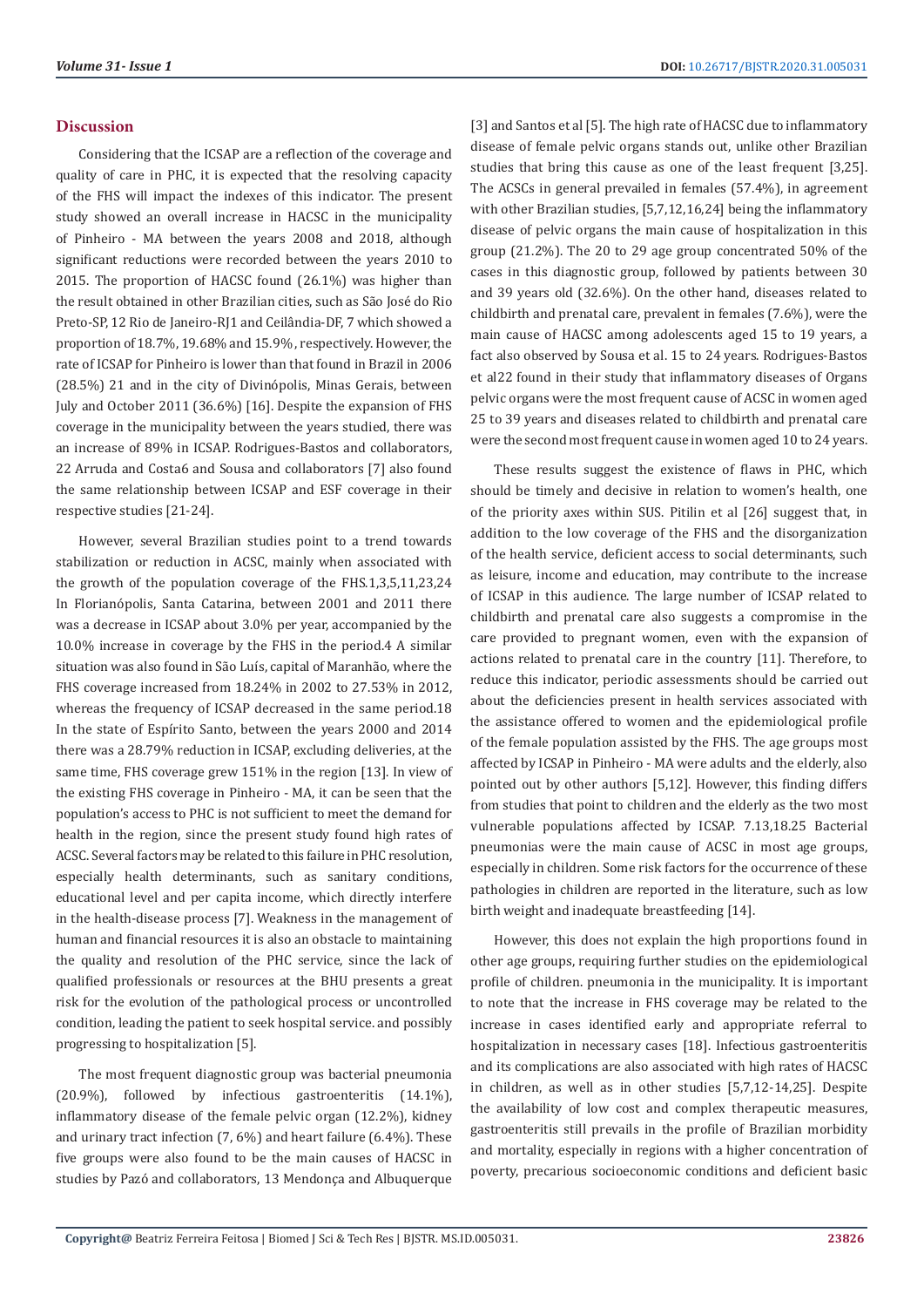sanitation [22]. In 2010, only 49.3% of households in Pinheiro - MA had adequate sanitary sewage.15 These data point to the need for policies effective public policies that improve the health conditions of the population, thus reducing the impact of these health problems. The groups heart failure, cerebrovascular diseases and diabetes prevailed in the elderly, as well as in the study by Sousa et al. in this age group, mainly due to heart failure, gastroenteritis, cerebrovascular diseases, diabetes and hypertension [27]. It is observed that the most prevalent causes in Pinheiro are chronic degenerative diseases associated with the aging process. In addition, the frailty of the elderly, the limitations of locomotion and transportation, inadequate nutrition and the absence of a caregiver are some of the factors that can lead to an increase in hospitalizations in the elderly [18].

A data that deserves to be highlighted is that  $50.2\%$  (n = 698) of deaths that occurred during hospitalizations in the municipality were due to ACSC, that is, due to conditions that should not evolve to hospitalization. In Ceilândia - DF, there were 568 deaths due to ACSC between 2008 and 2012, the main causes being cerebrovascular diseases, diabetes mellitus, gastrointestinal ulcers and heart failure, 7 according to the causes found in this study. Analyzing the amounts spent on ICSAP, it can be seen that these hospitalizations consumed 24.0% of the total spent on general hospitalizations, which corresponds approximately to R \$ 8 million reais paid by SUS. It is noteworthy here that the amounts paid for hospitalizations resulting from births (which represent a natural outcome of pregnancy) are added to the total amount spent on general hospitalizations. Thus, it is deduced that if births were excluded, the proportion of expenses with ICSAP would be higher. Other studies pointed out the magnitude of costs with ACSC, such as in the health region of São José do Rio Preto-SP and São Leopoldo-RS, in which R \$ 30,370,691.08 from 2008 to 2010 and R \$ 18,770,339 were spent on these hospitalizations. , 94 from 2003 to 2012, respectively.10,12 Given these data, it appears that an effective and resolute PHC would be able to reduce expenditures with ICSAP, favoring the directing of this capital to deficient areas of the health region and consequently improving health. health care for the population.

Although the information found regarding the ICSAP in Pinheiro is consistent with several Brazilian studies, it is worth highlighting some limitations regarding the instrument used: the AIH-SUS are subject to erroneous information, such as incorrect diagnoses, classification problems regarding the use of the ICD-10 and double or triple counting for the same patient, since the system does not report readmissions. Although there was an increase in FHS coverage in Pinheiro - MA during the period studied, the high frequency of ICSAP in this municipality was evidenced, reaffirming the role of this indicator as an instrument for assessing the PHC's resolving capacity and accessibility. It is hoped that the information produced here will serve as a stimulus for further in-depth studies on possible factors, such as social determinants, that are directly

influencing the high rates of ACSC in Pinheiro - MA. In addition, it is of paramount importance that city managers develop projects and policies aimed at restructuring PHC and the health and socioeconomic needs of the local population, so that they can directly impact the occurrence of hospitalizations for conditions sensitive to primary care and quality of life of the population.

#### **References**

- 1. [Santos LPR, Castro ALB, Dutra VGP, Guimar](https://www.scielo.br/scielo.php?script=sci_abstract&pid=S1414-462X2018000200178&lng=pt&nrm=iso)ães RM (2018) Internações por condições sensíveis à atenção primária à saú[de, 2008-2015: uma](https://www.scielo.br/scielo.php?script=sci_abstract&pid=S1414-462X2018000200178&lng=pt&nrm=iso) análise do impacto da expansã[o da ESF na cidade do Rio de Janeiro. Cad](https://www.scielo.br/scielo.php?script=sci_abstract&pid=S1414-462X2018000200178&lng=pt&nrm=iso) [Saúde Colet 26\(2\): 178-183.](https://www.scielo.br/scielo.php?script=sci_abstract&pid=S1414-462X2018000200178&lng=pt&nrm=iso)
- 2. (2011) Ministério da Saúde. Portaria nº 2.488, de 21 de outubro de 2011. Aprova a Política Nacional de Atenção Básica, estabelecendo a revisão de diretrizes e normas para a organização da Atenção Básica, para a Estratégia Saúde da Família (ESF) e o Programa de Agentes Comunitários de Saúde (PACS) [Internet]. Diário Oficial da União, Brasília (DF) 1: 48-55.
- 3. [Mendonça SS, Albuquerque EC \(2012\) Perfil das internações por](https://www.scielo.br/scielo.php?script=sci_arttext&pid=S2237-96222014000300463) condições sensíveis à atenção primá[ria em Pernambuco, 2008 a 2012.](https://www.scielo.br/scielo.php?script=sci_arttext&pid=S2237-96222014000300463) Epidemiol Serv Saú[de \[Internet\]. jul-set 23\(3\): 463-474.](https://www.scielo.br/scielo.php?script=sci_arttext&pid=S2237-96222014000300463)
- 4. [Brasil VP, Costa JSD \(2016\) Hospitalizações por condições sensíveis](https://www.scielo.br/scielo.php?pid=S2237-96222016000100075&script=sci_abstract&tlng=pt) à atenção primária em Florianó[polis, Santa Catarina: estudo ecol](https://www.scielo.br/scielo.php?pid=S2237-96222016000100075&script=sci_abstract&tlng=pt)ógico de [2001 a 2011. Epidemiol Serv Sa](https://www.scielo.br/scielo.php?pid=S2237-96222016000100075&script=sci_abstract&tlng=pt)úde 25(1): 75-84.
- 5. [Santos BV, Lima DS, Fontes CJF \(2019\) Internações por condiçõ](https://www.scielo.br/scielo.php?script=sci_abstract&pid=S2237-96222019000100300&lng=en&nrm=iso&tlng=pt)es sensíveis à atenção prim[ária no estado de Rondô](https://www.scielo.br/scielo.php?script=sci_abstract&pid=S2237-96222019000100300&lng=en&nrm=iso&tlng=pt)nia: estudo descritivo [do período 2012-2016. Epidemiol Serv Sa](https://www.scielo.br/scielo.php?script=sci_abstract&pid=S2237-96222019000100300&lng=en&nrm=iso&tlng=pt)úde 28(1): 1-12.
- 6. [Arruda JS, Costa JSD \(2017\) Internações por condições sensíveis](https://www.researchgate.net/publication/317127406_Internacoes_por_condicoes_sensiveis_a_atencao_primaria_em_Novo_Hamburgo_Rio_Grande_do_Sul) à atenção primá[ria em Novo Hamburgo, Rio Grande do Sul. Rev Bras Med](https://www.researchgate.net/publication/317127406_Internacoes_por_condicoes_sensiveis_a_atencao_primaria_em_Novo_Hamburgo_Rio_Grande_do_Sul) [Fam Comunidade 12\(39\): 1-11.](https://www.researchgate.net/publication/317127406_Internacoes_por_condicoes_sensiveis_a_atencao_primaria_em_Novo_Hamburgo_Rio_Grande_do_Sul)
- 7. [Sousa NP, Rehem TCMSB, Santos WS, Santos CE \(2016\) Internaçõ](https://www.scielo.br/scielo.php?script=sci_arttext&pid=S0034-71672016000100118)es sensíveis à atenção primária à [saúde em hospital regional do Distrito](https://www.scielo.br/scielo.php?script=sci_arttext&pid=S0034-71672016000100118) [Federal. Rev Bras Enferm \[Internet\] 69\(1\): 118-125.](https://www.scielo.br/scielo.php?script=sci_arttext&pid=S0034-71672016000100118)
- 8. (2008) Ministério da Saúde. Portaria nº 221, de 17 de abril de 2008. Publica a lista brasileira de internações por condições sensíveis à atenção primária Seção 1:70.
- 9. [Nedel FB, Facchini LA, Mateo MM, Vieira LAS, Thumé E \(2008\) Programa](https://www.scielo.br/scielo.php?script=sci_arttext&pid=S0034-89102008000600010) de Saúde da Família e condições sensíveis à atenção primária, Bagé (RS). Rev Saúde Pú[blica 42\(6\): 1041-1052.](https://www.scielo.br/scielo.php?script=sci_arttext&pid=S0034-89102008000600010)
- 10. [Morimoto T, Costa JSD \(2019\) An](https://www.scielo.br/scielo.php?pid=S1414-462X2019005007104&script=sci_abstract&tlng=pt)álise descritiva dos gastos com internações por condições sensíveis à atenção prim[ária. Cad Saúde Colet](https://www.scielo.br/scielo.php?pid=S1414-462X2019005007104&script=sci_abstract&tlng=pt) [27\(3\): 295-300.](https://www.scielo.br/scielo.php?pid=S1414-462X2019005007104&script=sci_abstract&tlng=pt)
- 11. [Campos AZ, Theme Filha MM \(2019\) Internações por condiçõ](https://www.scielo.br/scielo.php?script=sci_arttext&pid=S0102-311X2012000500004)es sensíveis à atenção primá[ria em Campo Grande, Mato Grosso do Sul, Brasil, 2000 a](https://www.scielo.br/scielo.php?script=sci_arttext&pid=S0102-311X2012000500004) 2009. Cad Saúde Pú[blica 28\(5\): 845-855.](https://www.scielo.br/scielo.php?script=sci_arttext&pid=S0102-311X2012000500004)
- 12. [Ferreira JBB, Borges MJG, Santos LL, Forster AC \(2014\) Internações por](https://www.scielo.br/scielo.php?pid=S2237-96222014000100045&script=sci_abstract&tlng=pt) condições sensíveis à atenção primária à saúde em uma região de saúde [paulista, 2008 a 2010. Epidemiol Serv Sa](https://www.scielo.br/scielo.php?pid=S2237-96222014000100045&script=sci_abstract&tlng=pt)úde 23(1): 45-56.
- 13. Pazó [RG, Frauches DO, Molina MCB, Cade NV \(2017\) Panorama das](https://rbmfc.org.br/rbmfc/article/view/1546) internações por condições sensíveis à atenção primária no Espírito [Santo, Brasil 2000 a 2014. Rev Bras Med Fam Comunidade 12\(39\): 1-12.](https://rbmfc.org.br/rbmfc/article/view/1546)
- 14. [Moura BLA, Cunha RC, Aquino R, Medina MG, Mota ELA, et al. \(2010\)](https://www.scielo.br/scielo.php?pid=S1519-38292010000500008&script=sci_abstract&tlng=pt) [Principais causas de internação por condiçõ](https://www.scielo.br/scielo.php?pid=S1519-38292010000500008&script=sci_abstract&tlng=pt)es sensíveis à atenção primária no Brasil: uma análise por faixa et[ária e região. Rev Bras Saúde](https://www.scielo.br/scielo.php?pid=S1519-38292010000500008&script=sci_abstract&tlng=pt) [Matern Infant 10\(Supl 1\): 83-91.](https://www.scielo.br/scielo.php?pid=S1519-38292010000500008&script=sci_abstract&tlng=pt)
- 15. (2017) Instituto Brasileiro de Geografia e Estatística. Panorama. Rio de Janeiro: IBGE, Brazil.
- 16. Cardoso CS, Pá[dua CM, Rodrigues Jr AA, Guimar](https://scielosp.org/article/rpsp/2013.v34n4/227-234/)ães DA, Carvalho SF, et al. [\(2013\) Contribuiçã](https://scielosp.org/article/rpsp/2013.v34n4/227-234/)o das internações por condições sensíveis à atenção primá[ria no perfil das admissões pelo sistema p](https://scielosp.org/article/rpsp/2013.v34n4/227-234/)úblico de saúde. Rev [Panam Salud Publica 34\(4\): 227-234.](https://scielosp.org/article/rpsp/2013.v34n4/227-234/)